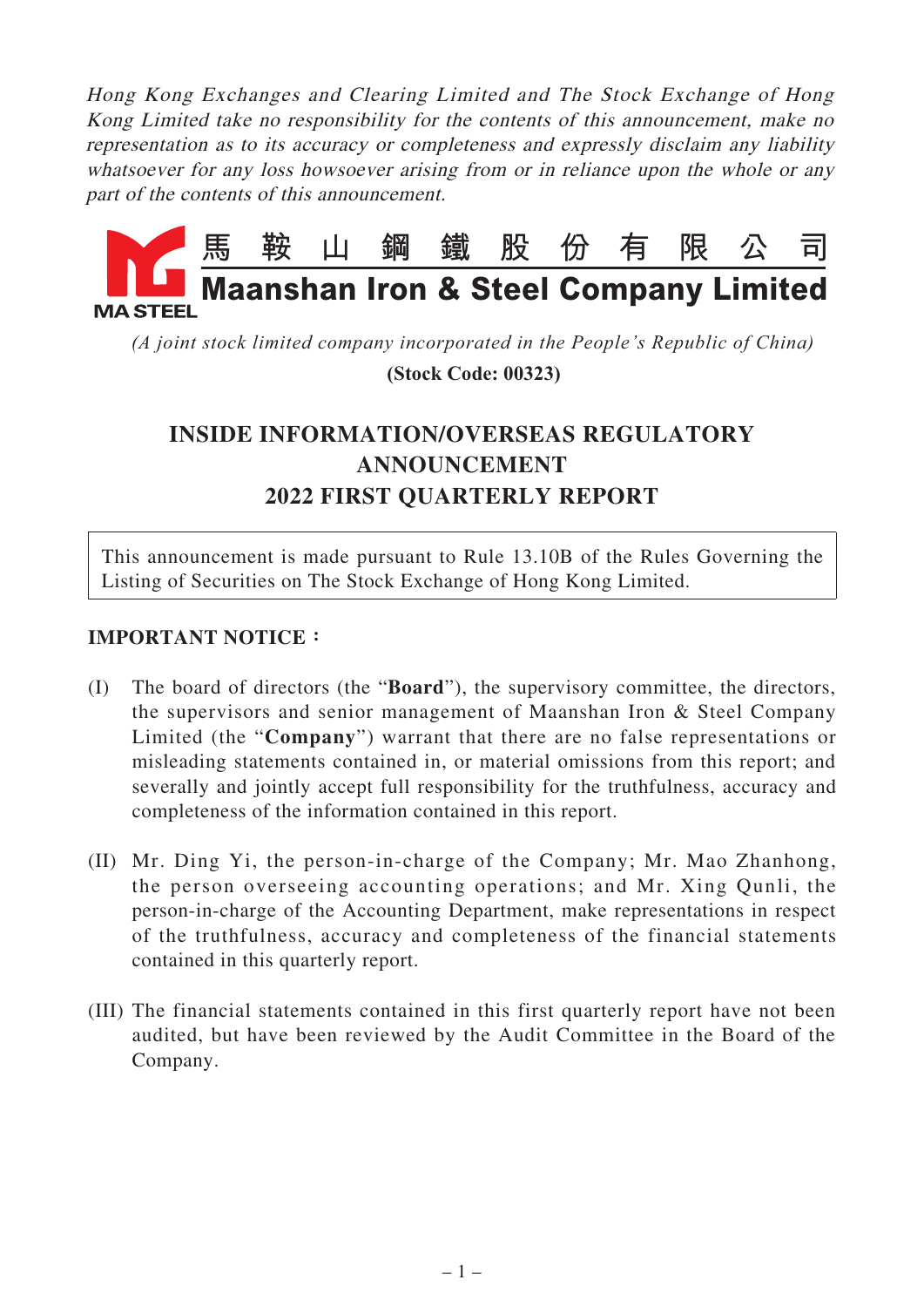## **I. Major Financial Data**

# **(I) Major accounting data and financial indicators**

Unit: Yuan Currency: RMB

|                                                                              |                                          |                         | Increase/decrease of<br>the reporting period<br>as compared to     |
|------------------------------------------------------------------------------|------------------------------------------|-------------------------|--------------------------------------------------------------------|
| <b>Items</b>                                                                 |                                          | The reporting<br>period | the same period of<br>previous year<br>$(\%)$                      |
| Revenue                                                                      |                                          | 26,580,269,666          | 11.28                                                              |
| Net profit attributable to equity holders<br>of the Company                  |                                          | 1,253,376,821           | $-17.04$                                                           |
| Net profit excluding non-recurring<br>gains or losses attributable to equity |                                          |                         |                                                                    |
| holders of the Company                                                       |                                          | 1,130,866,442           | $-21.26$                                                           |
| Net cash flows from operating activities                                     |                                          | 1,637,434,029           | $-25.36$                                                           |
| Basic earnings per share (RMB/share)                                         |                                          | 0.16                    | $-20.00$                                                           |
| Diluted earnings per share (RMB/share)                                       |                                          | 0.16                    | $-20.00$                                                           |
| Return on net assets (weighted average)                                      |                                          |                         | Decrease by 1.44                                                   |
| $(\%)$                                                                       |                                          | 3.75                    | percentage points                                                  |
|                                                                              |                                          |                         | Increase/decrease<br>as at the end of the<br>reporting period as   |
|                                                                              | As at the end of the<br>reporting period | previous year           | As at the end of compared to the end<br>of previous year<br>$(\%)$ |
| Total assets<br>Equity attributable to the shareholders of                   | 90,975,181,759                           | 91,207,743,018          | $-0.25$                                                            |
| the Company                                                                  | 34,005,345,647                           | 32,752,858,934          | 3.82                                                               |

Note: "The reporting period" refers to the three-month period from the beginning of the quarter to the end of the quarter, the same below.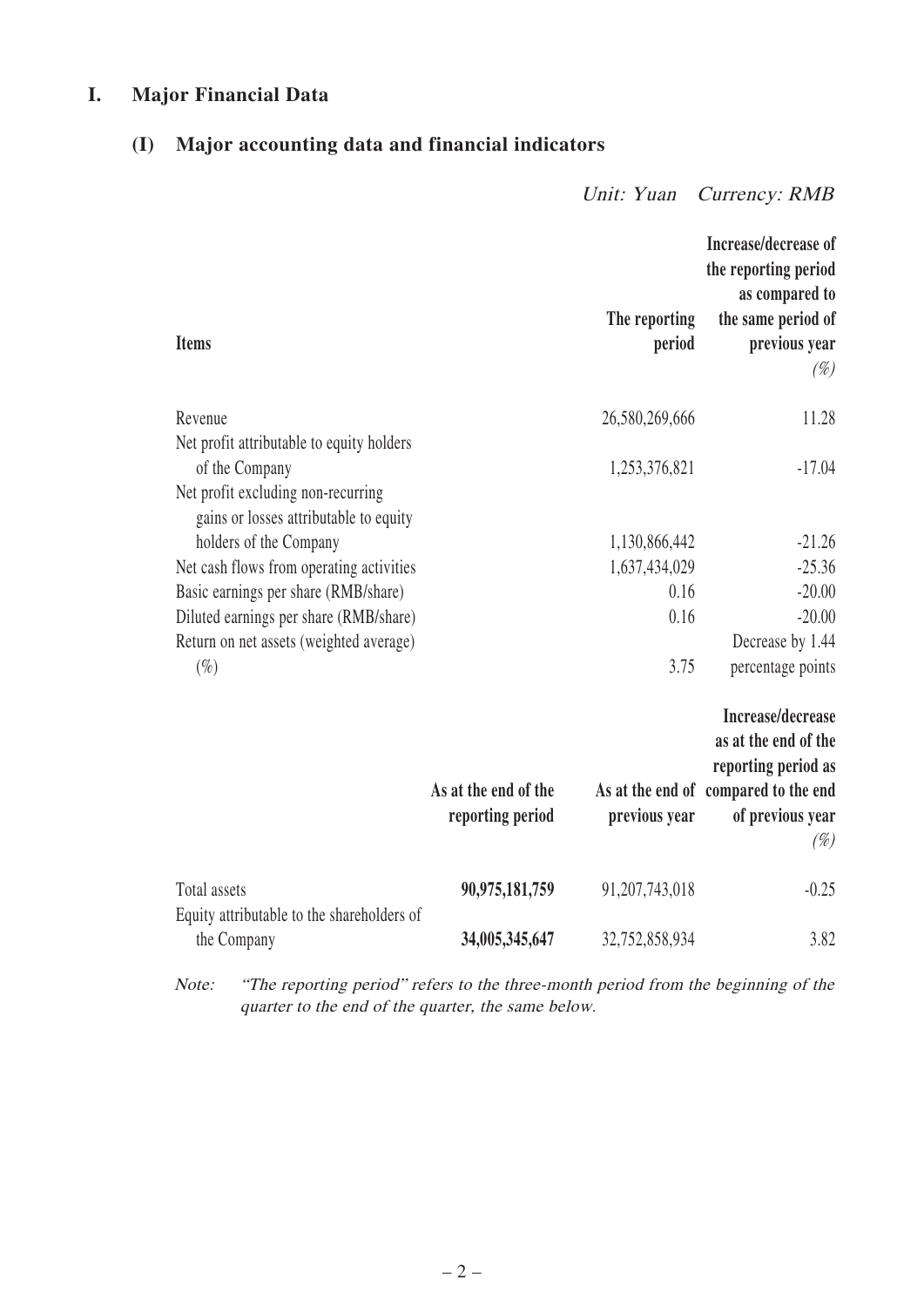# **(II) Items and amounts of non-recurring gains or losses**

Unit: Yuan Currency: RMB

| <b>Items</b>                                                                                                                                                                                                                                                                                                                                                                                                                                                                                                       | <b>Amount for the</b><br>period       | <b>Note</b>                                                                                                                                                     |
|--------------------------------------------------------------------------------------------------------------------------------------------------------------------------------------------------------------------------------------------------------------------------------------------------------------------------------------------------------------------------------------------------------------------------------------------------------------------------------------------------------------------|---------------------------------------|-----------------------------------------------------------------------------------------------------------------------------------------------------------------|
| Gains/losses from disposal of non-current assets                                                                                                                                                                                                                                                                                                                                                                                                                                                                   | 130, 437, 708                         | Mainly represents<br>the compensation<br>received by the holding<br>subsidiary Ma Steel<br>(Hefei) Iron & Steel<br>Co., Ltd. for land<br>resumption and storage |
| Government subsidies recognized in current gains/<br>losses, excluding those having close relationship<br>with the                                                                                                                                                                                                                                                                                                                                                                                                 |                                       |                                                                                                                                                                 |
| Company's normal business, conforming to the<br>national policies and regulations and enjoying<br>ongoing fixed amount or quantity according to<br>certain standard                                                                                                                                                                                                                                                                                                                                                | 54,272,281                            | Government incentive<br>funds                                                                                                                                   |
| Gains or losses arising from fair value changes<br>of held-for trading financial assets, derivative<br>financial assets, held-for-trading financial<br>liabilities and derivative financial liabilities, and<br>investment income on disposal of held-for-trading<br>financial assets, derivative financial assets,<br>held-for-trading financial liabilities, derivative<br>financial liabilities and other equity investment<br>other than the hedging business related to the<br>normal business of the Company | 26,980,553                            | Changes in fair value<br>related to hedging<br>and forward foreign<br>contracts businesses                                                                      |
| Non-operating income and expenses other than the<br>above items                                                                                                                                                                                                                                                                                                                                                                                                                                                    | $-25,801,842$                         |                                                                                                                                                                 |
| Other gains/losses items conforming to the<br>definition of non-recurring gains or losses<br>Less: Impact of income tax<br>Impact of non-controlling interests (after tax)                                                                                                                                                                                                                                                                                                                                         | 5,524,828<br>46,464,089<br>22,439,060 | Employee termination<br>benefits                                                                                                                                |
| Total                                                                                                                                                                                                                                                                                                                                                                                                                                                                                                              | 122,510,379                           |                                                                                                                                                                 |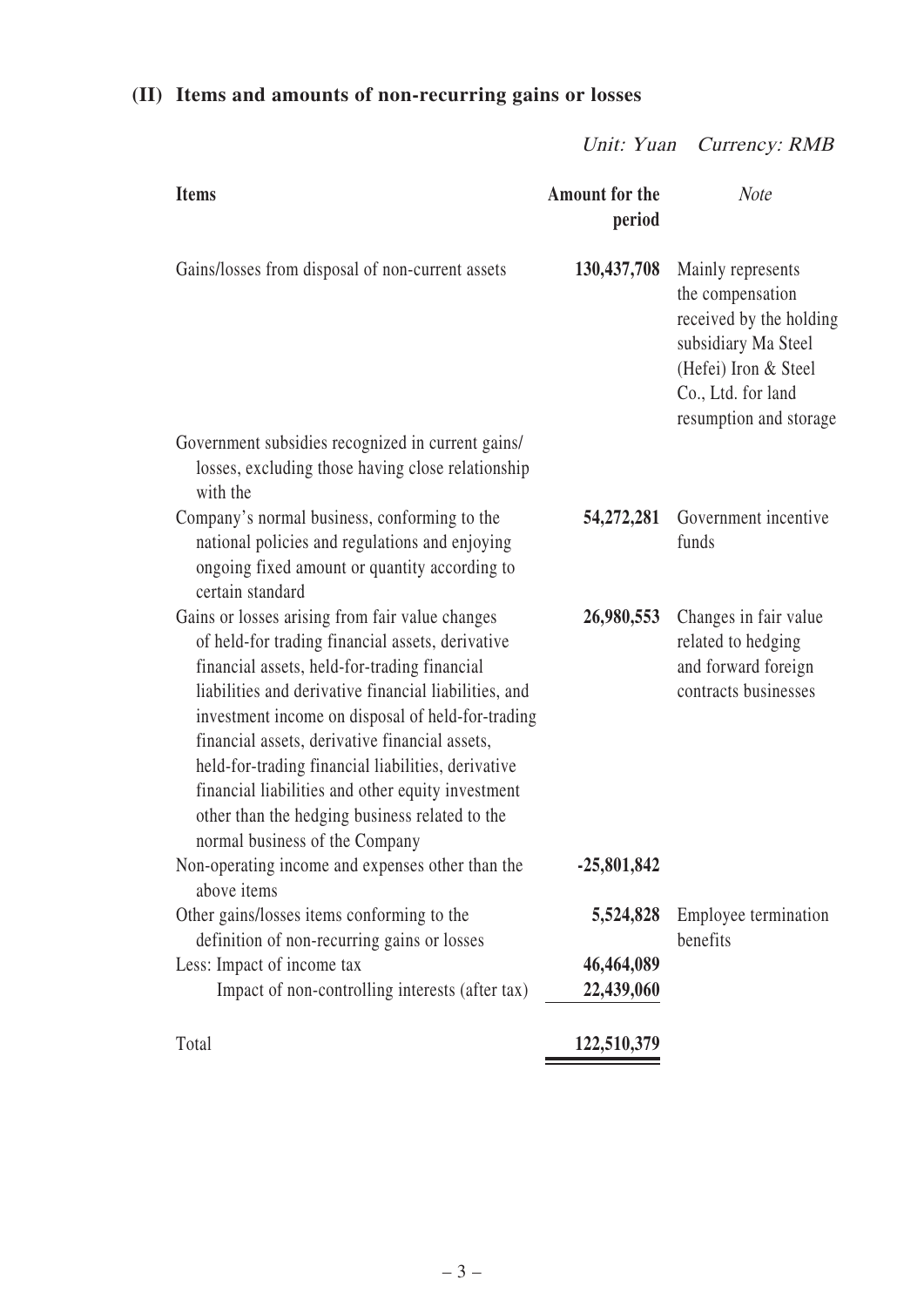# **(III) Changes in major accounting information and financial indicators of the Company and the reasons thereof**

| <b>Item</b>                                                                   | Percentage of<br>change<br>$(\%)$ | <b>Main reason</b>                                                                                                                                                                                                                     |
|-------------------------------------------------------------------------------|-----------------------------------|----------------------------------------------------------------------------------------------------------------------------------------------------------------------------------------------------------------------------------------|
| Financial assets<br>held for trading                                          | 36.31                             | The certificates of deposit and other wealth<br>management products newly purchased by Magang<br>Group Finance Company Limited ("Finance<br>Company") during the current period increased as<br>compared with the end of previous year |
| Notes receivable                                                              | $-53.32$                          | The volume of bills with right of recourse during the<br>current period decreased as compared with the end<br>of previous year                                                                                                         |
| Financial assets<br>purchased under<br>agreements to<br>resell                | $-36.60$                          | The bond reverse repurchase business of the Finance<br>Company decreased during the current period                                                                                                                                     |
| Other current<br>assets                                                       | $-56.33$                          | The held-to-maturity financial bonds of the Finance<br>Company decreased during the current period                                                                                                                                     |
| Long-term<br>receivables                                                      | $-31.74$                          | The external after-sale leaseback business of the<br>Finance Company during the current period<br>decreased as compared with the end of previous year                                                                                  |
| Deposits and<br>balances from<br>banks and<br>other financial<br>institutions | N/A                               | The interbank borrowing funds of the Finance Company<br>increased during the current period                                                                                                                                            |
| Financial assets<br>sold under<br>repurchase<br>agreements                    | $-79.90$                          | The amount of funds pledged by Finance Company to<br>other financial institutions decreased during the year                                                                                                                            |
| <b>Financial liabilities</b><br>held for trading                              | $-55.19$                          | The fair value of forward foreign exchange contracts<br>held by the Company changed during the current<br>period                                                                                                                       |
| Non-current<br>liabilities due<br>within one year                             | $-46.66$                          | The long-term borrowings due within one year repaid<br>during the current period                                                                                                                                                       |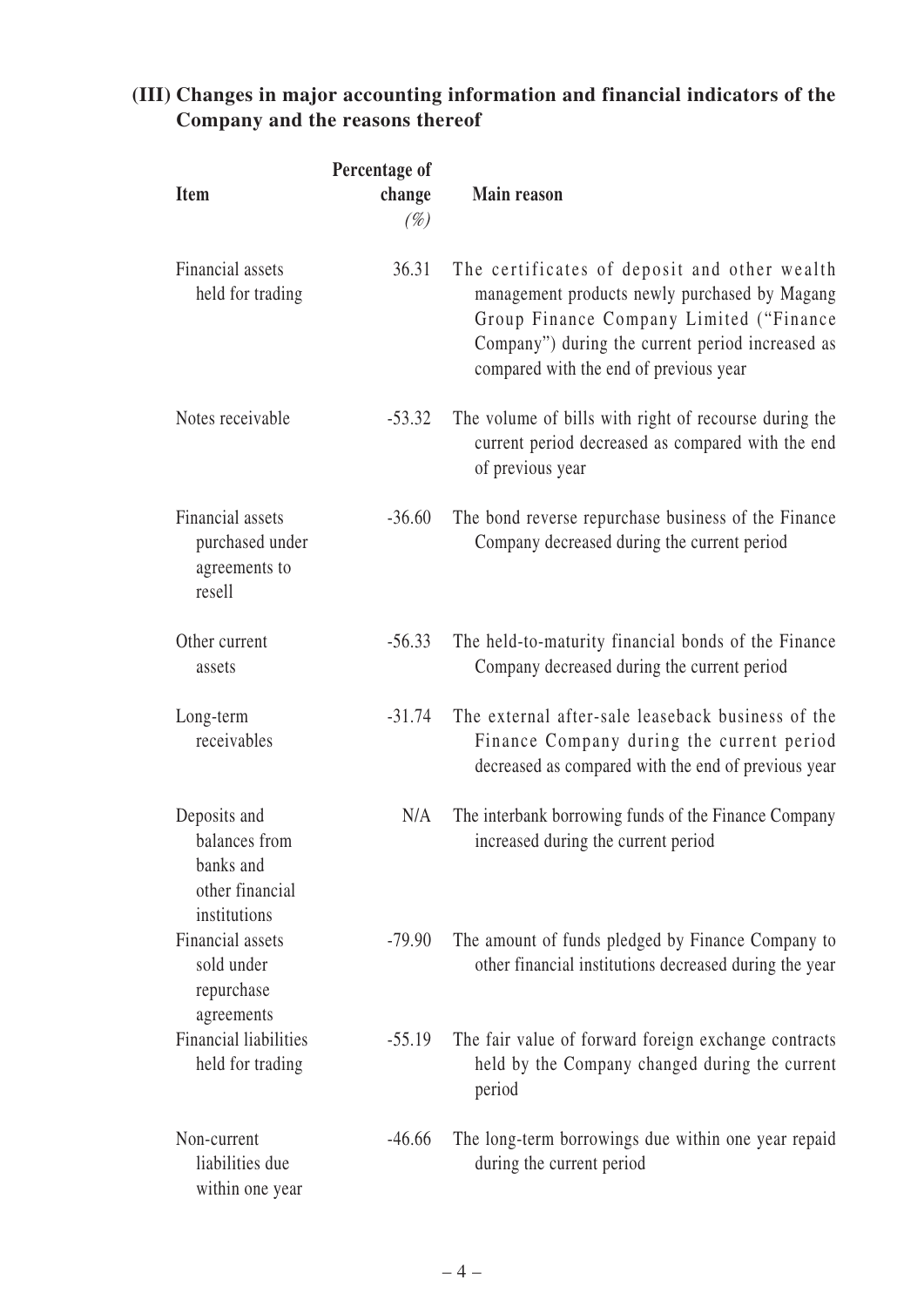| <b>Item</b>                               | Percentage of<br>change<br>$(\%)$ | <b>Main reason</b>                                                                                                                                                                                                                                                                                                                                             |
|-------------------------------------------|-----------------------------------|----------------------------------------------------------------------------------------------------------------------------------------------------------------------------------------------------------------------------------------------------------------------------------------------------------------------------------------------------------------|
| tax and surcharges                        | $-32.09$                          | The VAT payable and corresponding surcharge taxes<br>decreased during the current period                                                                                                                                                                                                                                                                       |
| Selling expenses                          | 32.12                             | A year-on-year increase in the service expenses paid to<br>intermediaries to expand selling channels                                                                                                                                                                                                                                                           |
| General and<br>administrative<br>expenses | 54.46                             | The provision for special one-off awards made at the<br>end of 2020 were reversed in the same period of<br>previous year                                                                                                                                                                                                                                       |
| R&D expenses                              | 30.82                             | To enhance the overall R&D capability of the Company<br>and enhance its competitiveness in the high-end<br>product market, the Company further intensified its<br>R&D input, expanded the product development and<br>accelerated its product upgrade during the current<br>period                                                                              |
| Financial expenses                        | $-62.93$                          | Firstly, the Company planned to reduce the scale of<br>interest-bearing liabilities, and simultaneously<br>optimized the interest rate on borrowings to reduce<br>interest expenses. Secondly, the appreciation<br>of RMB during the current period resulted in<br>exchange gains, compared to exchange losses in the<br>corresponding period of previous year |
| Other income                              | 181.62                            | The Company received governmental corporate award<br>bonuses during the current period                                                                                                                                                                                                                                                                         |
| Gain on the<br>changes in fair<br>value   | $-30.81$                          | Gains from changes in fair value of forward foreign<br>exchange contracts held by the Company during<br>the current period experienced a slight year-on-year<br>decrease                                                                                                                                                                                       |
| Asset impairment<br>losses                | $-1,259.28$                       | Certain subsidiaries made inventory impairment<br>provision during the current period, compared to<br>reverse in the corresponding period of previous year                                                                                                                                                                                                     |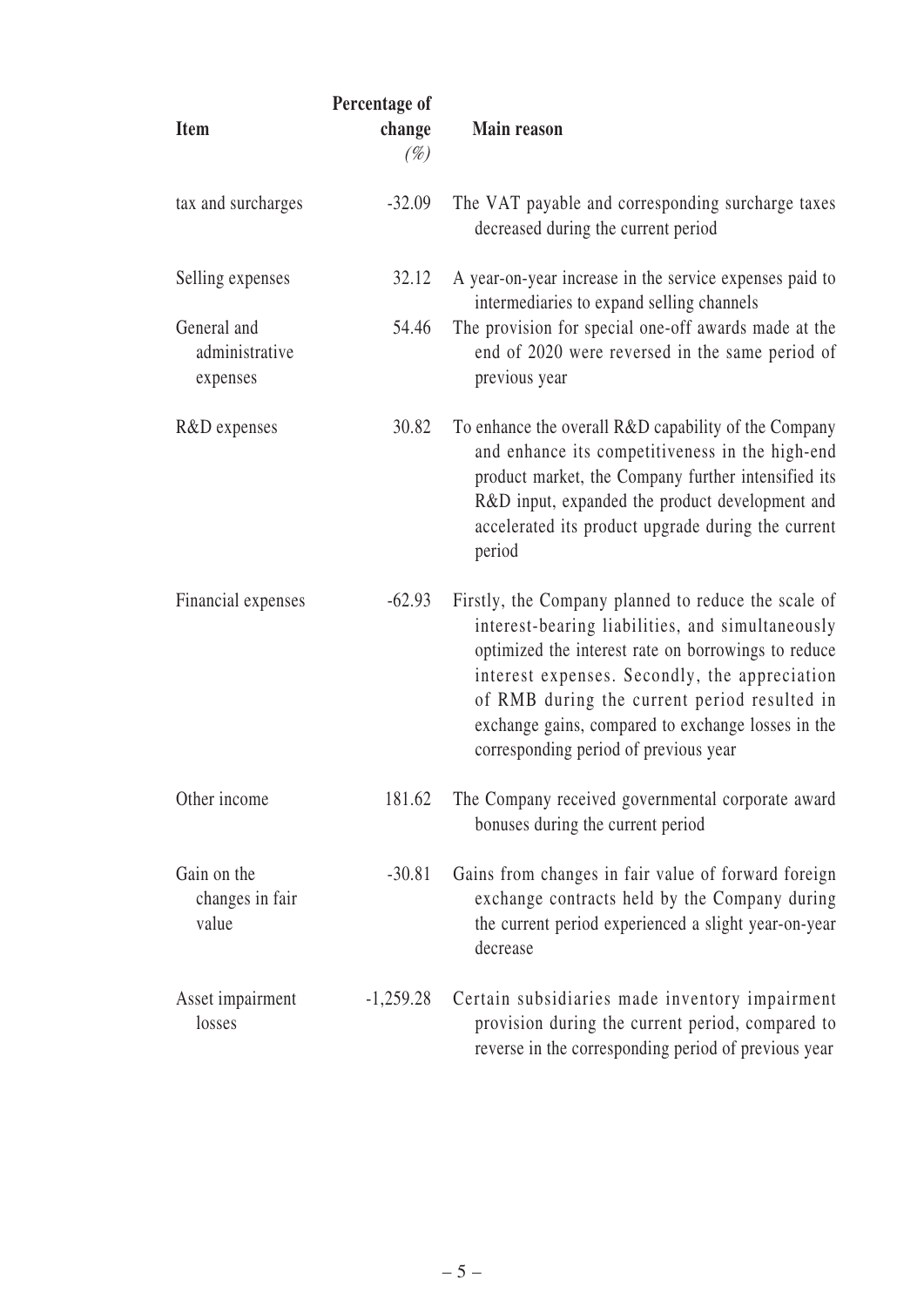| Item                                                                     | Percentage of<br>change<br>$(\%)$ | <b>Main reason</b>                                                                                                                                                                                                                                                                                                   |
|--------------------------------------------------------------------------|-----------------------------------|----------------------------------------------------------------------------------------------------------------------------------------------------------------------------------------------------------------------------------------------------------------------------------------------------------------------|
| Gains/(losses)<br>from disposal<br>of assets                             | N/A                               | Gains during the current period were RMB131 million<br>as compared to the loss of RMB9 million in the<br>corresponding period of previous year, mainly due<br>to the compensation received by the subsidiary<br>Ma Steel (Hefei) Iron & Steel Co., Ltd. for land<br>resumption and storage during the current period |
| Non-operating<br>income                                                  | $-96.39$                          | The retirement of fixed assets disposed in the<br>corresponding period of previous year was recorded<br>as gains                                                                                                                                                                                                     |
| Non-operating<br>expenses                                                | 456.42                            | The Company wrote off certain old special equipment<br>according to the production and operation needs<br>during the current period                                                                                                                                                                                  |
| Income tax<br>expense                                                    | 72.25                             | There was a prior year's loss to be made up in the<br>corresponding period of previous year, and tax<br>payable in the corresponding period of previous year<br>was less than the current period                                                                                                                     |
| Profit or loss<br>attributable to<br>non-controlling<br>interests        | $-46.69$                          | The profitability of certain non-wholly owned<br>subsidiaries experienced a year-on-year decrease<br>during the current period                                                                                                                                                                                       |
| Net cash flows<br>used in<br>investing<br>activities                     | $-99.72$                          | Year-on-year decrease in the cash paid for investments<br>by the Finance Company during the current period                                                                                                                                                                                                           |
| Net cash flows<br>generated<br>from/(used<br>in) financing<br>activities | $-511.63$                         | The Company planned to reduce the scale of interest-<br>bearing liabilities and increase borrowing<br>repayments in accordance with the Company's<br>business strategy                                                                                                                                               |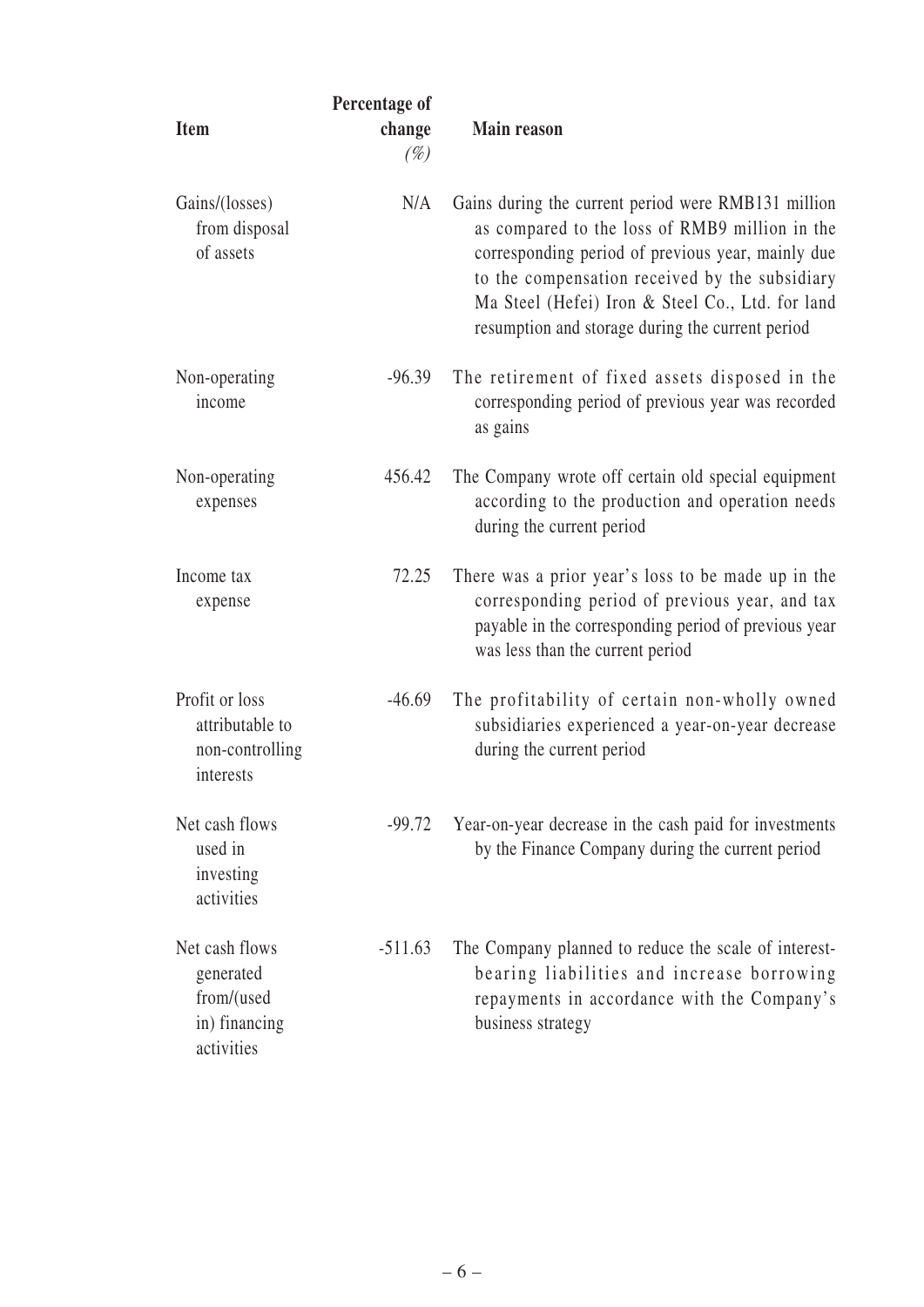## **II. SHAREHOLDER INFORMATION**

# **(I) Total number of shareholders and table of shareholdings of the top ten shareholders**

Unit: Share

| Total number of shareholders as at | 168,784 Number of shareholders of | Nil |
|------------------------------------|-----------------------------------|-----|
| the end of the reporting period    | preferred shares with voting      |     |
|                                    | right restored as at the end of   |     |
|                                    | the reporting period (if any)     |     |

# **Shareholding of the top ten shareholders**

| Name of shareholder                                                                                                                               | Nature of<br><b>Shareholders</b> | Number of<br>shares held<br>$(\%)$ | Percentage<br>0 <sup>f</sup><br>shareholding<br>$(\%)$ | <b>Status</b>            | <b>Number of Restricted</b><br>shares held<br>Volume | Number of<br>pledged,<br>marked<br>or frozen<br>shares |
|---------------------------------------------------------------------------------------------------------------------------------------------------|----------------------------------|------------------------------------|--------------------------------------------------------|--------------------------|------------------------------------------------------|--------------------------------------------------------|
| Magang (Group) Holding Company State-owned legal 3,506,467,456<br>Limited                                                                         | person                           |                                    | 45.535                                                 | $\equiv$                 | Nil                                                  |                                                        |
| Hong Kong Securities Clearing<br>Company (Nominees) Limited                                                                                       | Unknown                          | 1,718,080,550                      | 22.311                                                 | $\equiv$                 | Unknown                                              | Unknown                                                |
| Magang Group Investment Co.,<br>Ltd.                                                                                                              | State-owned legal<br>person      | 158,282,159                        | 2.055                                                  | $\equiv$                 | Nil                                                  |                                                        |
| Central Huijin Asset Management<br>Limited                                                                                                        | State-owned legal<br>person      | 139,172,300                        | 1.807                                                  | $\frac{1}{2}$            | Unknown                                              | Unknown                                                |
| Hong Kong Securities Clearing<br>Company Limited                                                                                                  | Unknown                          | 116,945,579                        | 1.519                                                  | $\overline{\phantom{a}}$ | Unknown                                              | Unknown                                                |
| Beijing Guoxing Real Estate<br>Management Co., Ltd.                                                                                               | Unknown                          | 37,170,600                         | 0.483                                                  | $\equiv$                 | Unknown                                              | Unknown                                                |
| Industrial and Commercial Bank of<br>China Co., Ltd. - HFT Reform<br>Driven Flexible Configuration<br><b>Hybrid Securities Investment</b><br>Fund | Unknown                          | 31,057,764                         | 0.403                                                  | $\overline{a}$           | Unknown                                              | Unknown                                                |
| Bank of Beijing Co., Ltd. - Invesco<br>Great Wall Jingyi Double Interest<br>Debt Securities Investment Fund                                       | Unknown                          | 25,586,800                         | 0.332                                                  | $\overline{a}$           | Unknown                                              | Unknown                                                |
| Guoshou Pension Strategy No.<br>4 Equity Pension Product -<br><b>Industrial and Commercial Bank</b><br>of China Co., Ltd.                         | Unknown                          | 25,565,520                         | 0.332                                                  | $\overline{\phantom{0}}$ | Unknown                                              | Unknown                                                |
| Zhang Wu                                                                                                                                          | Unknown                          | 20,800,000                         | 0.270                                                  | $\overline{a}$           | Unknown                                              | Unknown                                                |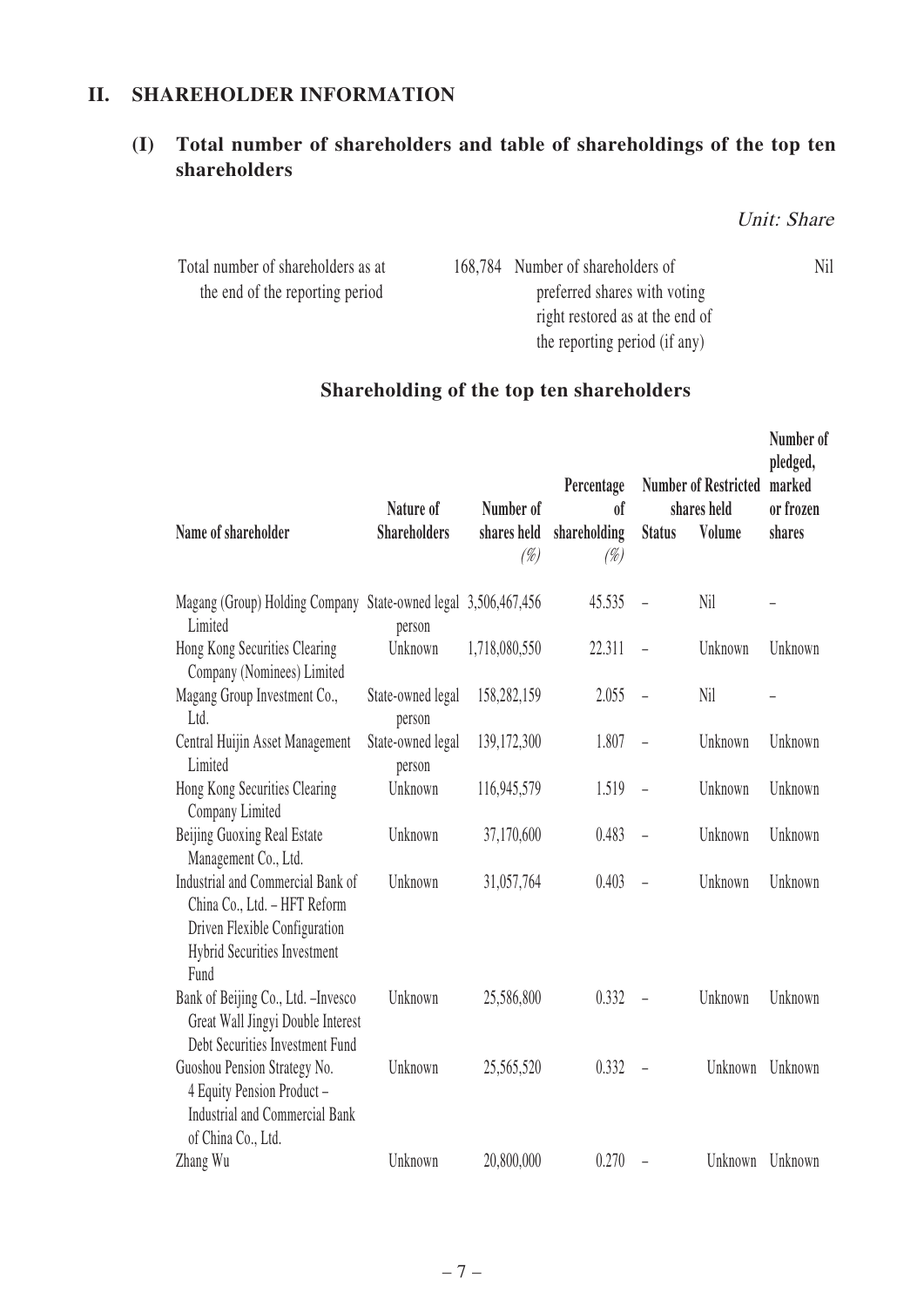#### **Shareholding of the top ten holders without restricted selling condition**

|                                                                                                                                         | <b>Number of shares</b><br>held not subject to                                                                                                                                                                                            |                                    | <b>Class and number of shares</b> |
|-----------------------------------------------------------------------------------------------------------------------------------------|-------------------------------------------------------------------------------------------------------------------------------------------------------------------------------------------------------------------------------------------|------------------------------------|-----------------------------------|
| Name of shareholder                                                                                                                     | trading moratorium                                                                                                                                                                                                                        | <b>Class</b>                       | <b>Number</b>                     |
| Magang (Group) Holding Company<br>Limited                                                                                               | 3,506,467,456                                                                                                                                                                                                                             | RMB-denominated<br>ordinary shares | 3,506,467,456                     |
| Hong Kong Securities Clearing<br>Company (Nominees) Limited                                                                             | 1,718,080,550                                                                                                                                                                                                                             | Overseas-listed<br>shares          | 1,718,080,550                     |
| Magang Group Investment Co., Ltd.                                                                                                       | 158,282,159                                                                                                                                                                                                                               | RMB-denominated<br>ordinary shares | 158,282,159                       |
| Central Huijin Asset Management<br>Limited                                                                                              | 139,172,300                                                                                                                                                                                                                               | RMB-denominated<br>ordinary shares | 139,172,300                       |
| Hong Kong Securities Clearing<br>Company Limited                                                                                        | 116,945,579                                                                                                                                                                                                                               | RMB-denominated<br>ordinary shares | 116,945,579                       |
| Beijing Guoxing Real Estate<br>Management Co., Ltd.                                                                                     | 37,170,600                                                                                                                                                                                                                                | RMB-denominated<br>ordinary shares | 37,170,600                        |
| Industrial and Commercial Bank of<br>China Co., Ltd. - HFT Reform<br>Driven Flexible Configuration<br>Hybrid Securities Investment Fund | 31,057,764                                                                                                                                                                                                                                | RMB-denominated<br>ordinary shares | 31,057,764                        |
| Bank of Beijing Co., Ltd. - Invesco<br>Great Wall Jingyi Double Interest<br>Debt Securities Investment Fund                             | 25,586,800                                                                                                                                                                                                                                | RMB-denominated<br>ordinary shares | 25,586,800                        |
| Guoshou Pension Strategy No. 4<br>Equity Pension Product - Industrial<br>and Commercial Bank of China<br>Co., Ltd.                      | 25,565,520                                                                                                                                                                                                                                | RMB-denominated<br>ordinary shares | 25,565,520                        |
| Zhang Wu                                                                                                                                | 20,800,000                                                                                                                                                                                                                                | RMB-denominated<br>ordinary shares | 20,800,000                        |
| Notes on the above shareholders'<br>affiliated relation or concerted<br>action                                                          | Magang Group Investment Co., Ltd., as the wholly-owned<br>subsidiary of Magang (Group) Holding Company Limited, is<br>the person acting in concert. Besides, there is no connected<br>relationship between Magang (Group) Holding Company |                                    |                                   |

of the Company whether there is any affiliated relation among other foregoing shareholders and whether they are persons acting in concerted action. Note: Hong Kong Securities Clearing Company (Nominees) Limited held 1,718,080,550 H Shares of the Company, which were held on behalf of its customers. Among them, Baosteel Hong Kong Investment Ltd. held 562,600,000 H Shares of the Company, which is the wholly-owned subsidiary of China Baowu Steel Group ("China

Limited and other foregoing shareholders and are not persons acting in concerted action. However, it is not in the knowledge

– 8 –

Baowu"), the controlling shareholder of Magang (Group) Holding Co., Ltd..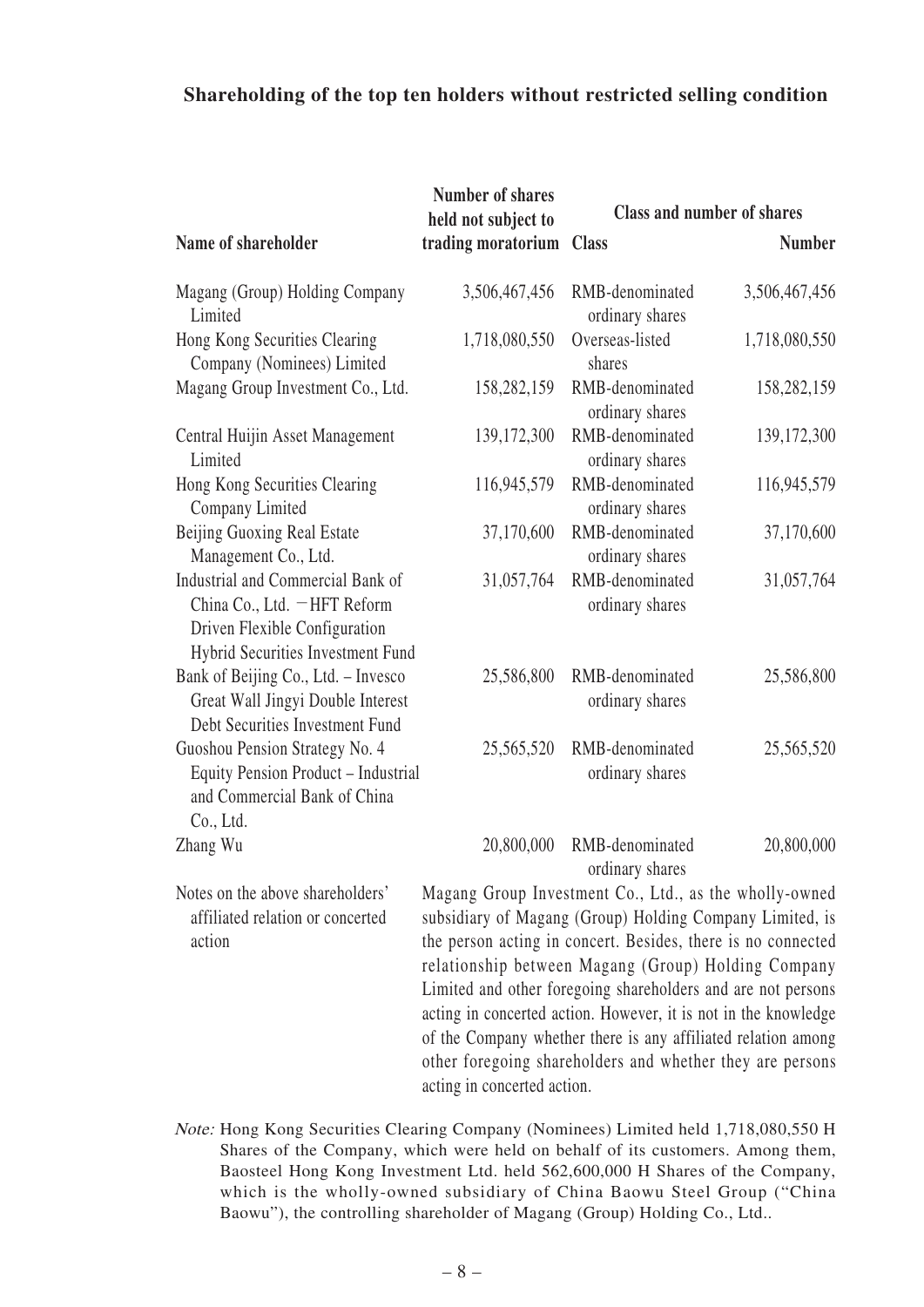#### **III. OTHER REMINDERS**

In the first quarter of 2022, the domestic economy continued to recover and economic operation achieved a smooth start with a year-on-year and quarter-on-quarter growth in GDP of 4.8% and 1.3%, respectively. The steel industry actively responded to the pandemic and market changes, showing a positive trend in the quarter-on-quarter growth. Steel supply and demand were basically balanced and steel prices were relatively stable, but costs of raw material and fuels increased sharply, compressing profit margins. From January to March, the country produced 201 million tons of pig iron, 243 million tons of crude steel and 312 million tons of steel, representing a year-on-year decrease of 11.0%, 10.5% and 5.9%, respectively. From January to March, steel prices rebounded slightly, with the average value of the domestic steel price index at 135.57 points, representing a year-on-year increase of 5.5% and a quarter-on-quarter decrease of 4.0%. Iron ore prices continued to fluctuate at a high level, with the average value of the China iron ore price index at 506.53 points, representing a year-on-year decrease of 14.6% and a quarter-on-quarter increase of 26.6%. Coking coal prices increased sharply, with the average value of the domestic coking coal price index at 2,333.8 points, representing a year-on-year increase of 105.3% and a quarter-on-quarter decrease of 11.4%. (Source: National Bureau of Statistics, China Iron and Steel Industry Association, China Coking Industry Association)

During the Reporting Period, the Company and its subsidiaries (hereinafter referred to as the "**Group**") coordinated the prevention and control of pandemic with production and operation as a whole to minimise the impact of the pandemic on the production and operation of the Company, maintained a relatively stable and efficient trend in the Company's business, and certain technical and economic indicators were further improved. From January to March, the Group produced a total of 4.65 million tonnes of pig iron, maintaining at the same level as last year; 5.36 million tonnes of crude steel, representing a year-on-year decrease of 2.72%; and 5.18 million tonnes of steel, representing a slight year-on-year increase (of which: the Company produced 3.89 million tonnes of pig iron, representing a year-on-year increase of 4.85%; 4.35 million tonnes of crude steel, representing a year-on-year decrease of 1.36%; and 4.19 million tonnes of steel, representing a year-on-year increase of 4.49%). As calculated based on the PRC GAAP, the Group's revenue was approximately RMB26,580 million, representing a year-on-year increase of 11.28%, which was mainly attributable to the increase in volume of steel sales and price of the Group during the Reporting Period; net profit attributable to shareholders of the listed company was approximately RMB1,253 million, representing a year-on-year decrease of 17.04%, which was mainly attributable to the decrease in gross profit of the Group's steel products during the Reporting Period.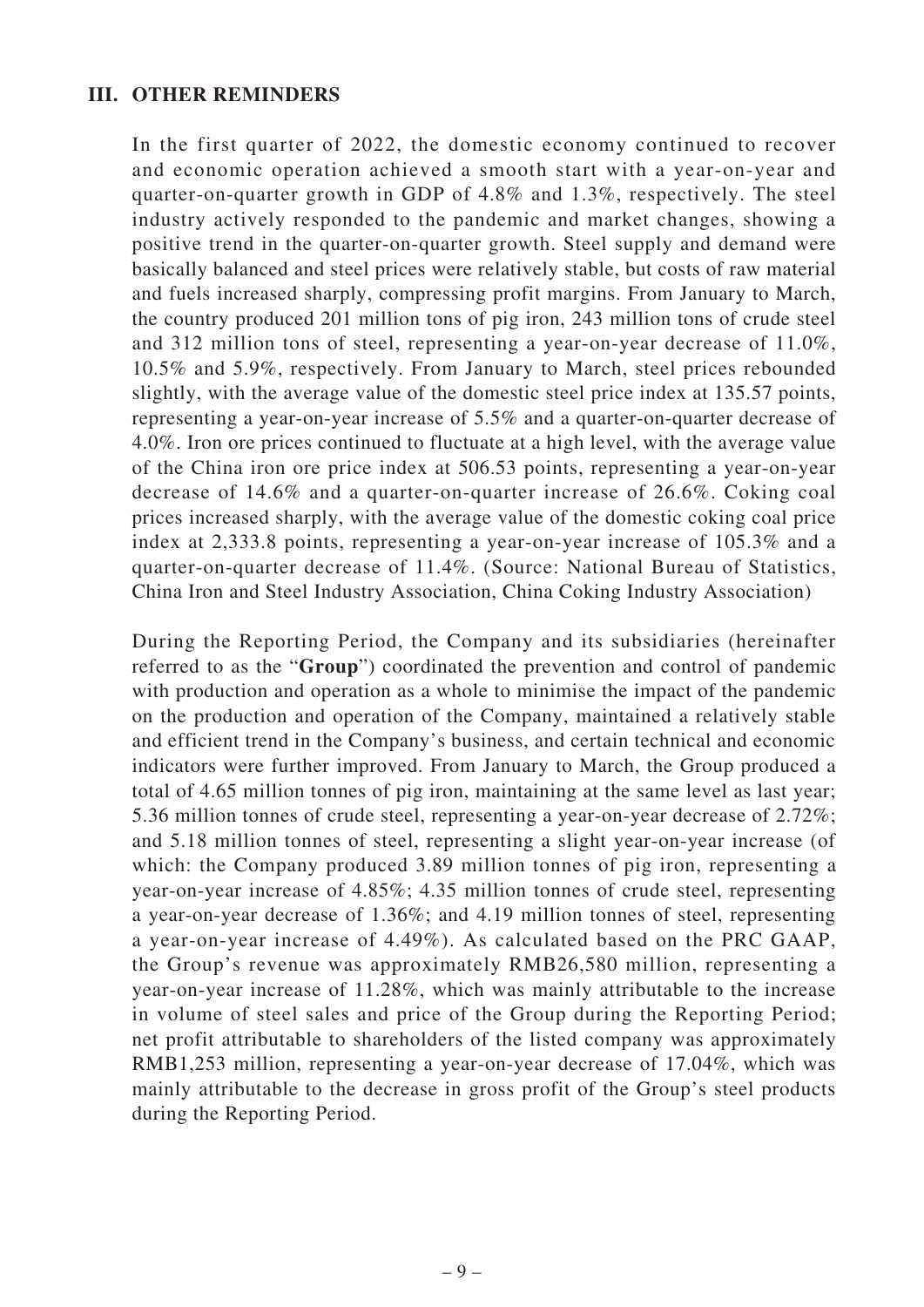# **IV. QUARTERLY FINANCIAL STATEMENT**

# **Consolidated Statement of Financial Position**

31 March 2022

Unit: RMB

|                                                       | 31 March<br>2022  | 31 December<br>2021 |
|-------------------------------------------------------|-------------------|---------------------|
|                                                       | <b>Unaudited</b>  | Audited             |
|                                                       |                   |                     |
| <b>ASSETS</b>                                         |                   |                     |
| <b>CURRENT ASSETS:</b>                                |                   |                     |
| Cash and bank balances                                | 6,001,876,144     | 6,667,853,614       |
| Financial assets held for trading                     | 7,813,829,190     | 5,732,467,255       |
| Notes receivable                                      | 217,977,832       | 466,956,969         |
| Trade receivables                                     | 1,255,470,786     | 1,107,071,353       |
| Financing receivables                                 | 5,646,186,792     | 4,795,905,782       |
| Prepayments                                           | 1,531,632,624     | 1,534,440,838       |
| Other receivables                                     | 380,736,976       | 310,005,481         |
| Inventories                                           | 13, 143, 483, 515 | 12,463,004,529      |
| Financial assets purchased under agreements to resell | 499,780,604       | 784,602,397         |
| Loans and advances to customers                       | 3,562,125,310     | 4,726,693,965       |
| Other current assets                                  | 2,039,426,382     | 4,669,834,825       |
| <b>Total current assets</b>                           | 42,092,526,155    | 43,258,837,008      |
| <b>NON-CURRENT ASSETS:</b>                            |                   |                     |
| Long term receivables                                 | 7,605,650         | 11,142,621          |
| Long term equity investments                          | 5,183,904,683     | 5,158,883,895       |
| Other equity instruments investments                  | 641,943,339       | 641,943,339         |
| Investment properties                                 | 60,388,151        | 60,811,604          |
| Property, plant and equipment                         | 27,797,207,261    | 28,605,250,896      |
| Construction in progress                              | 12,789,039,535    | 10,999,333,300      |
| Right-of-use assets                                   | 560,452,378       | 568,919,288         |
| Intangible assets                                     | 1,649,771,629     | 1,727,329,824       |
| Deferred tax assets                                   | 188,822,663       | 171,800,693         |
| Other non-current assets                              | 3,520,315         | 3,490,550           |
| Total non-current assets                              | 48,882,655,604    | 47,948,906,010      |
| <b>TOTAL ASSETS</b>                                   | 90,975,181,759    | 91, 207, 743, 018   |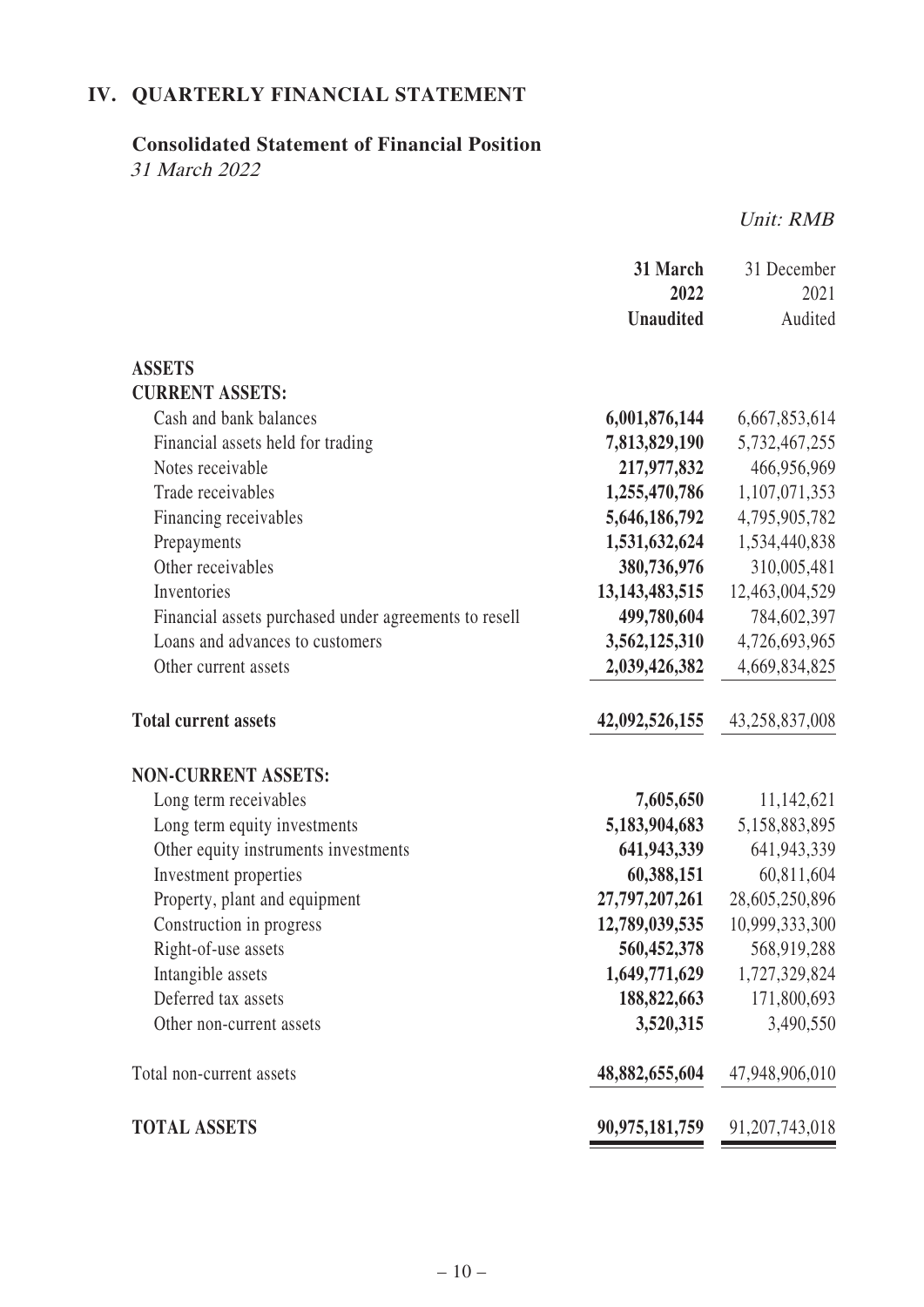|                                                      | 31 March          | 31 December    |
|------------------------------------------------------|-------------------|----------------|
| <b>Liabilities and Shareholders' Equity</b>          | 2022              | 2021           |
|                                                      | <b>Unaudited</b>  | Audited        |
| <b>CURRENT LIABILITIES:</b>                          |                   |                |
| Deposits and balances from banks and other financial |                   |                |
| institutions                                         | 200,013,333       |                |
| Customer deposits                                    | 9,169,306,468     | 9,253,057,291  |
| Repurchase agreements                                | 186,012,320       | 925,465,952    |
| Short-term loans                                     | 7,320,952,567     | 8,952,209,045  |
| Financial liabilities held for trading               | 14,189,600        | 31,663,498     |
| Notes payable                                        | 4,550,414,769     | 3,953,458,712  |
| Trade payables                                       | 11,233,349,139    | 10,437,709,731 |
| <b>Contract liabilities</b>                          | 6,002,462,925     | 5,741,241,284  |
| Payroll and employee benefits payable                | 266,849,579       | 349,524,741    |
| Taxes payable                                        | 763,411,896       | 1,073,613,979  |
| Other payables                                       | 3,367,677,755     | 3,954,899,554  |
| Non-current liabilities due within one year          | 724,464,961       | 1,358,293,333  |
| <b>Accrued liabilities</b>                           | 34,822,523        | 37,618,128     |
| Other current liabilities                            | 801,092,324       | 746, 361, 366  |
| <b>Total current liabilities</b>                     | 44,635,020,159    | 46,815,116,614 |
| <b>NON-CURRENT LIABILITIES:</b>                      |                   |                |
| Long-term loans                                      | 6,099,397,628     | 5,452,250,052  |
| Lease liabilities                                    | 571,704,326       | 571,979,597    |
| Long-term employee benefits payable                  | 28,116,831        | 28,537,508     |
| Deferred revenue                                     | 889,602,938       | 911,424,466    |
| Deferred tax liabilities                             | 17,370,264        | 17,251,303     |
| Total non-current liabilities                        | 7,606,191,987     | 6,981,442,926  |
| Total liabilities                                    | 52, 241, 212, 146 | 53,796,559,540 |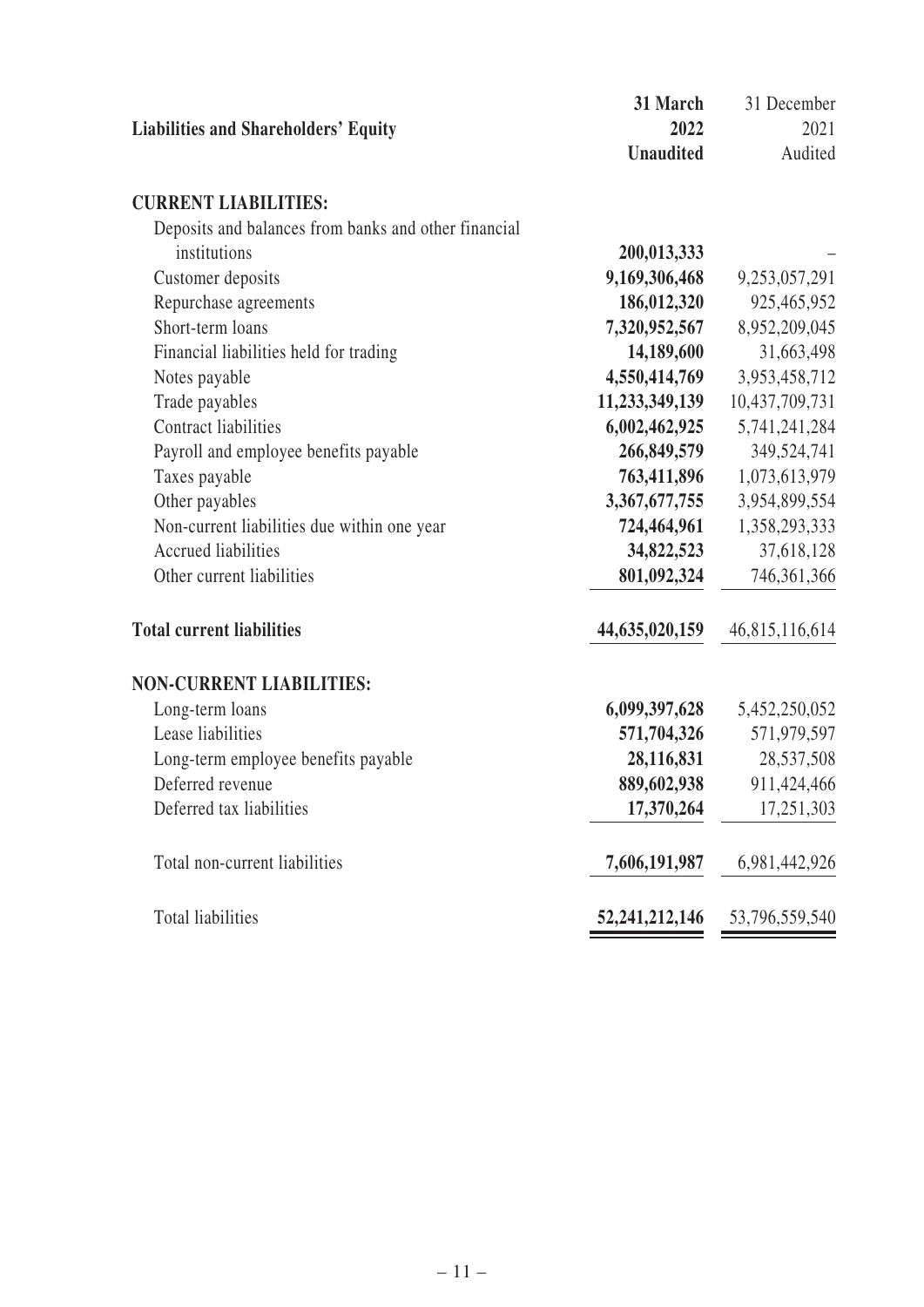|                                                     |                          | 31 March         | 31 December         |
|-----------------------------------------------------|--------------------------|------------------|---------------------|
| <b>Liabilities and Shareholders' Equity</b>         |                          | 2022             | 2021                |
|                                                     |                          | <b>Unaudited</b> | Audited             |
| <b>SHAREHOLDERS' EQUITY:</b>                        |                          |                  |                     |
| Share capital                                       |                          | 7,700,681,186    | 7,700,681,186       |
| Capital reserve                                     |                          | 8,344,594,034    | 8,344,594,034       |
| Other comprehensive income                          |                          | 10,284,740       | 12,271,369          |
| Special reserve                                     |                          | 46,524,155       | 45, 427, 634        |
| Surplus reserve                                     |                          | 4,688,014,995    | 4,688,014,995       |
| General reserve                                     |                          | 300, 334, 506    | 300, 334, 506       |
| Retained earnings                                   |                          | 12,914,912,031   | 11,661,535,210      |
| Equity attributable to owners of the Parent Company |                          | 34,005,345,647   | 32,752,858,934      |
| Non-controlling interests                           |                          | 4,728,623,966    | 4,658,324,544       |
| Total shareholders' equity                          |                          | 38,733,969,613   | 37,411,183,478      |
| TOTAL LIABILITIES AND SHAREHOLDERS' EQUITY          |                          | 90,975,181,759   | 91, 207, 743, 018   |
| Legal representative:                               | <b>Chief Accountant:</b> |                  | Head of Accounting: |
| <b>Ding Yi</b>                                      | <b>Mao Zhanhong</b>      |                  | <b>Xing Qunli</b>   |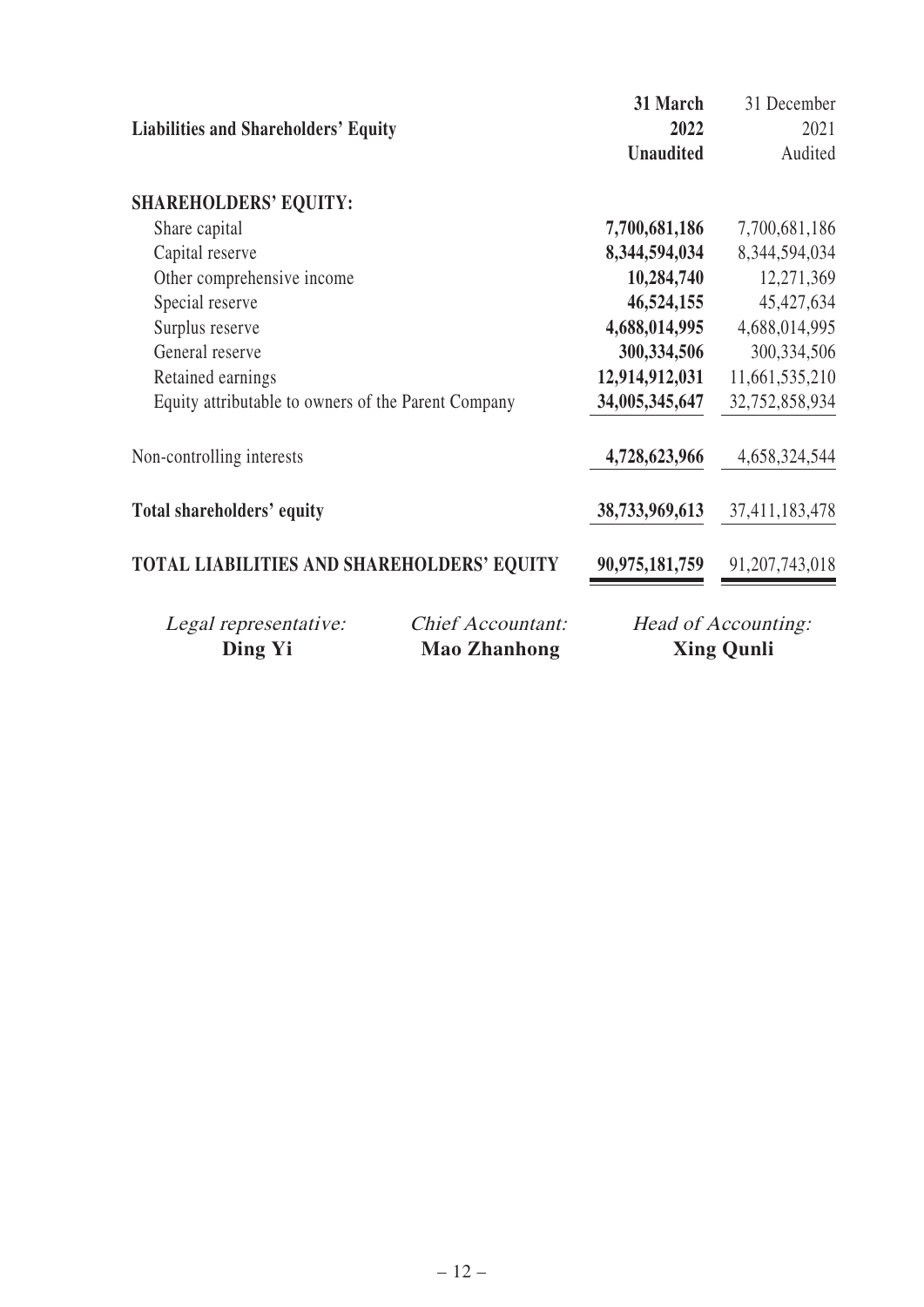## **Consolidated Profit or Loss Statement**

January to March 2022

Unit: RMB

|                                                                                                                                                                                                                                                                                                                                                     | <b>January to</b><br><b>March 2022</b><br><b>Unaudited</b>                                                                                                                      | January to<br>March 2021<br>Unaudited                                                                                                          |
|-----------------------------------------------------------------------------------------------------------------------------------------------------------------------------------------------------------------------------------------------------------------------------------------------------------------------------------------------------|---------------------------------------------------------------------------------------------------------------------------------------------------------------------------------|------------------------------------------------------------------------------------------------------------------------------------------------|
| Revenue                                                                                                                                                                                                                                                                                                                                             | 26,580,269,666 23,885,240,150                                                                                                                                                   |                                                                                                                                                |
| Less: Cost of sales<br>Taxes and surcharges<br>Selling expenses<br>General and administrative expenses<br>R&D expenses<br>Financial expenses<br>including: interest expense<br>interest income<br>Add: Other income<br>Investment income<br>including: share of profits of associates and joint<br>ventures<br>gain from derecognition of financial | 24,044,715,114 21,160,550,481<br>100,193,941<br>58,571,159<br>217,733,927<br>718,032,297<br>90,113,727<br>115,040,046<br>20,831,555<br>54,272,282<br>153,383,559<br>147,457,061 | 147,542,536<br>56,815,637<br>140,961,539<br>548,891,049<br>243,118,263<br>147,029,695<br>6,623,468<br>19,271,508<br>192,008,122<br>151,216,071 |
| assets measured at amortised cost<br>Gain on the changes in fair value<br>Credit impairment losses ("-" for losses)<br>Asset impairment losses ("-" for losses)<br>(losses)/Gains on disposal of assets                                                                                                                                             | 26,980,553<br>16,948,622<br>(7, 258, 280)<br>130,437,708                                                                                                                        | 38,994,776<br>13,627,524<br>626,100<br>(8,523,933)                                                                                             |
| Operating profit                                                                                                                                                                                                                                                                                                                                    | 1,725,673,945                                                                                                                                                                   | 1,843,364,742                                                                                                                                  |
| Add: Non-operating income<br>Less: Non-operating expenses<br>Profit before tax                                                                                                                                                                                                                                                                      | 769,159<br>26,571,002<br>1,699,872,102                                                                                                                                          | 21,294,391<br>4,775,367<br>1,859,883,766                                                                                                       |
| Less: Income tax expense                                                                                                                                                                                                                                                                                                                            | 377,166,853                                                                                                                                                                     | 218,962,740                                                                                                                                    |
| Net profit                                                                                                                                                                                                                                                                                                                                          | 1,322,705,249                                                                                                                                                                   | 1,640,921,026                                                                                                                                  |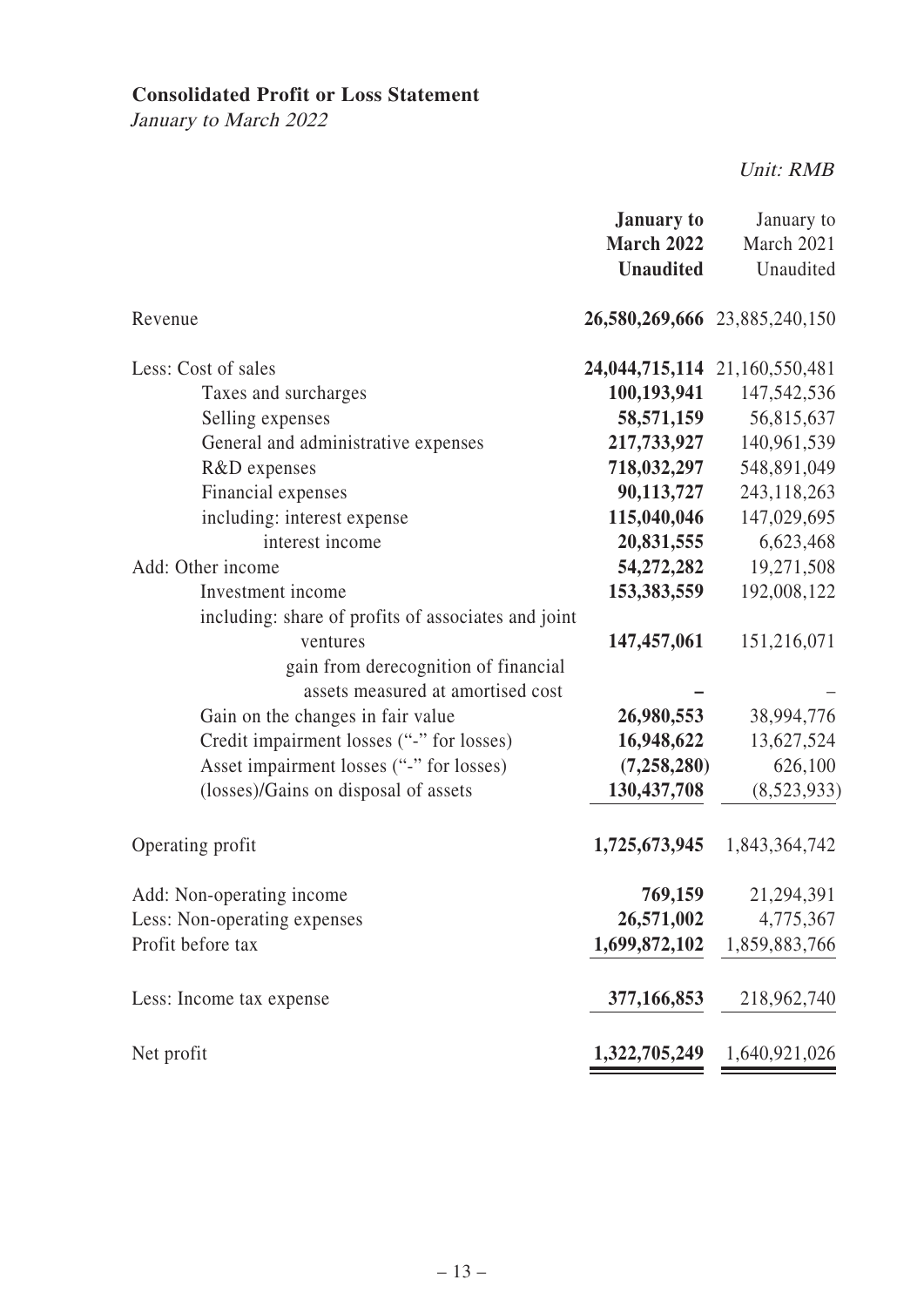|                                                                                                                                    |                                                 | <b>January</b> to<br><b>March 2022</b><br><b>Unaudited</b> | January to<br>March 2021<br>Unaudited    |
|------------------------------------------------------------------------------------------------------------------------------------|-------------------------------------------------|------------------------------------------------------------|------------------------------------------|
| Categorized by operation continuity<br>Net profit from continuing operations                                                       |                                                 | 1,322,705,249                                              | 1,640,921,026                            |
| Net profit from discontinued operations                                                                                            |                                                 |                                                            |                                          |
| Categorized by ownership<br>Net profit attributable to owners of the parent                                                        |                                                 | 1,253,376,821                                              | 1,510,864,636                            |
| Profit or loss attributable to non-controlling interests                                                                           |                                                 | 69,328,428                                                 | 130,056,390                              |
| Other comprehensive income, net of tax                                                                                             |                                                 | 3,282,595                                                  | (21,701,504)                             |
| Other comprehensive income attributable to owners of the<br>parent, net of tax                                                     |                                                 | 3,282,595                                                  | (21,701,504)                             |
| Other comprehensive income to be reclassified to<br>profit or loss:<br>Exchange differences on translation of foreign<br>operation |                                                 | 3,282,595<br>3,282,595                                     | (21,701,504)<br>(21, 701, 504)           |
| Other comprehensive income attributable to non-<br>controlling interests, net of tax                                               |                                                 |                                                            |                                          |
| Total comprehensive income                                                                                                         |                                                 | 1,325,987,844                                              | 1,619,219,522                            |
| Attributable to: Owners of the parent                                                                                              |                                                 | 1,256,659,416                                              | 1,489,163,132                            |
| Non-controlling interests                                                                                                          |                                                 | 69,328,428                                                 | 130,056,390                              |
| Earnings per share:<br>Basic earnings per share                                                                                    |                                                 | 0.16                                                       | 0.20                                     |
| Diluted earnings per share                                                                                                         |                                                 | 0.16                                                       | 0.20                                     |
| Legal representative:<br>Ding Yi                                                                                                   | <b>Chief Accountant:</b><br><b>Mao Zhanhong</b> |                                                            | Head of Accounting:<br><b>Xing Qunli</b> |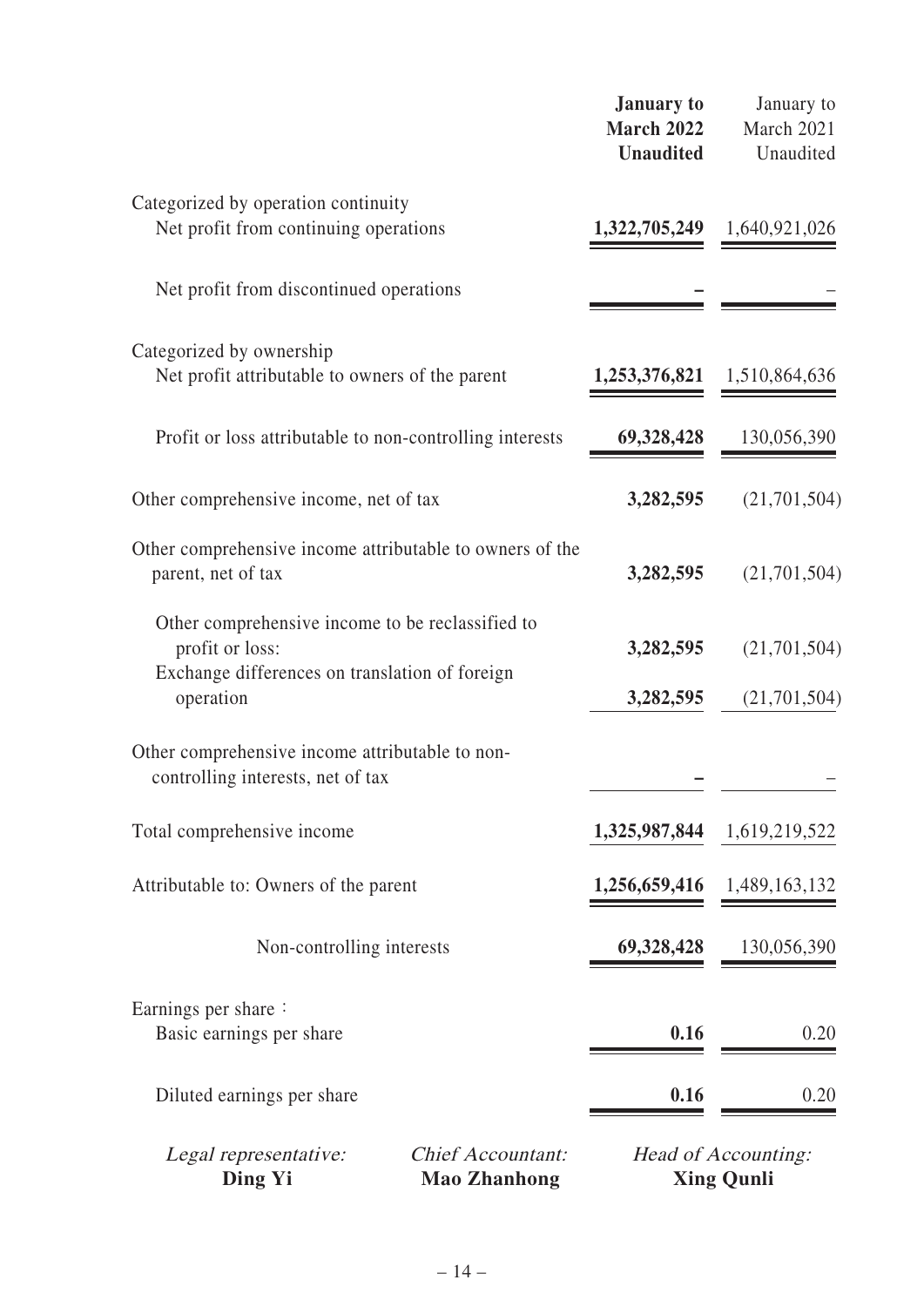## **Consolidated Statement of Cash Flow**

January to March 2022

Unit: RMB

|    |                                                            | <b>January to</b><br>March 2022<br><b>Unaudited</b> | January to<br>March 2021<br>Unaudited |
|----|------------------------------------------------------------|-----------------------------------------------------|---------------------------------------|
| I. | Cash flow from operating activities:                       |                                                     |                                       |
|    | Cash received from sale of goods and rendering of services | 18,570,189,610                                      | 25,411,653,123                        |
|    | Decrease in deposits in central bank                       | 119,650,353                                         | 61,650,588                            |
|    | Net decrease in loans and advances to customers            | 1,168,059,958                                       |                                       |
|    | Net decrease in the assets under resale agreements         | 284,966,000                                         | 1,346,725,440                         |
|    | Received interests, handling fees and commission charges   | 71,378,372                                          | 59,348,458                            |
|    | Net increase in customer deposits and due to banks and     |                                                     |                                       |
|    | other financial institutions                               | 89,511,322                                          | 1,975,729,282                         |
|    | Cash received relating to other operating activities       | 227,650,092                                         | 106,066,669                           |
|    | Sub-total of cash inflows                                  | 20,531,405,707                                      | 28,961,173,560                        |
|    | Cash paid for purchase of goods and services               | (15,981,100,977)                                    | (24, 296, 299, 850)                   |
|    | Cash paid to and on behalf of employees                    | (1,180,308,438)                                     | (1,373,776,066)                       |
|    | Taxes and surcharges paid                                  | (590, 669, 717)                                     | (606, 934, 424)                       |
|    | Net decrease in repurchase agreements                      | (740, 173, 116)                                     | (26, 441, 438)                        |
|    | Net increase in loans and advances to customers            |                                                     | (43,853,141)                          |
|    | Cash paid for interest charges, fees and commissions       | (57, 785, 549)                                      | (39, 387, 247)                        |
|    | Cash paid relating to other operating activities           | (343, 933, 881)                                     | (380, 587, 921)                       |
|    | Sub-total of cash outflows                                 | (18,893,971,678)                                    | (26, 767, 280, 087)                   |
|    | Net cash flows from operating activities                   | 1,637,434,029                                       | 2,193,893,473                         |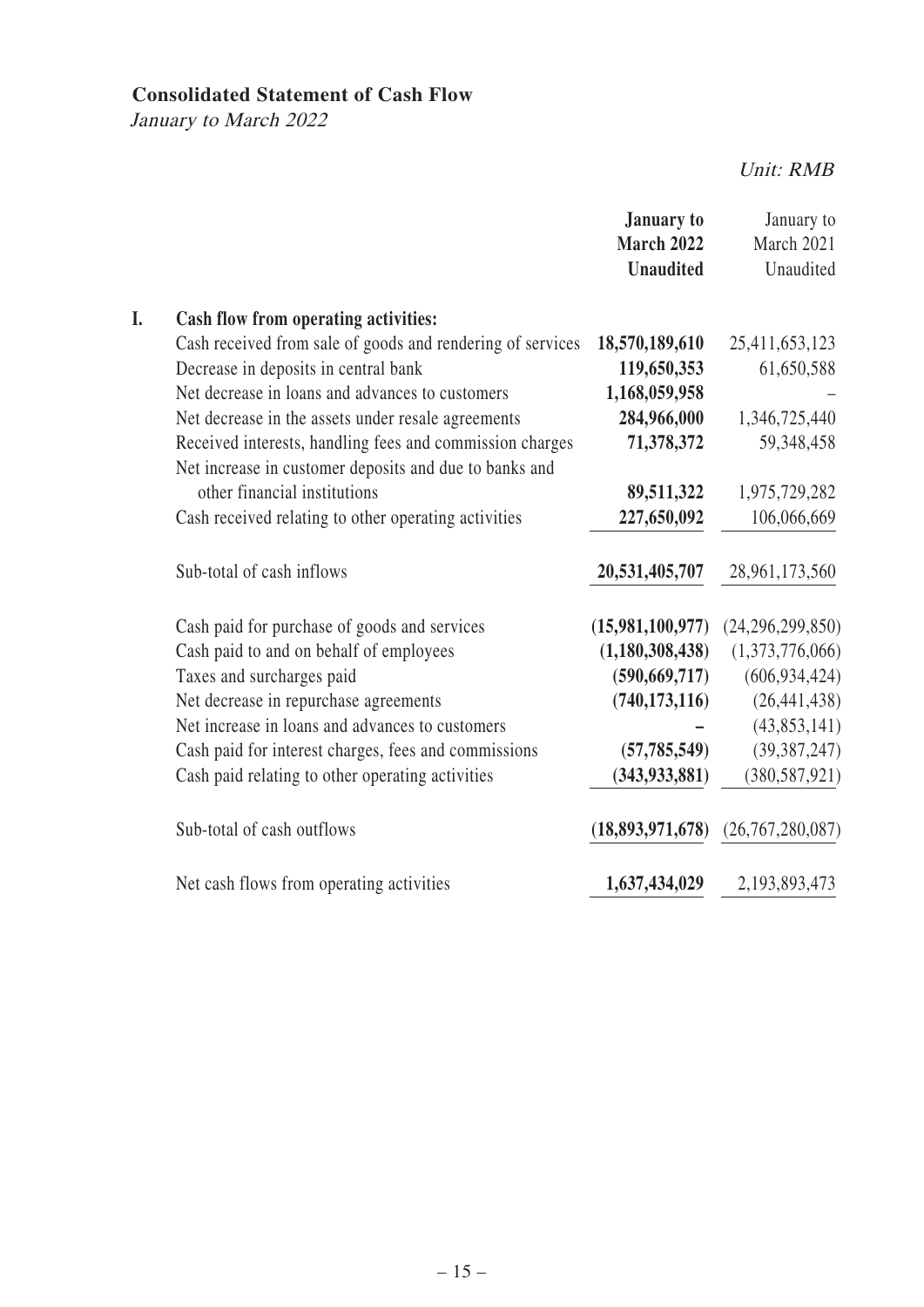|      |                                                                                                                                                      | <b>January to</b><br><b>March 2022</b><br><b>Unaudited</b> | January to<br>March 2021<br>Unaudited |
|------|------------------------------------------------------------------------------------------------------------------------------------------------------|------------------------------------------------------------|---------------------------------------|
| II.  | Cash flows from investing activities:                                                                                                                |                                                            |                                       |
|      | Cash received from disposal of investments                                                                                                           | 2,507,501,990                                              | 6,746,435,917                         |
|      | Cash received from investment income<br>Proceeds from disposal of items of property, plant and<br>equipment, intangible assets and other non-current | 1,461,740                                                  | 191,492,102                           |
|      | assets                                                                                                                                               | 246, 144, 585                                              | 19,229,080                            |
|      | Sub-total of cash inflows                                                                                                                            | 2,755,108,315                                              | 6,957,157,099                         |
|      | Purchases of property, plant and equipment, intangible                                                                                               |                                                            |                                       |
|      | assets and other non-current assets                                                                                                                  | (1,634,044,248)                                            | (1,444,731,339)                       |
|      | Cash paid for investments                                                                                                                            | (1,127,916,225)                                            | (7,964,774,259)                       |
|      | Sub-total of cash outflows                                                                                                                           | (2,761,960,473)                                            | (9,409,505,598)                       |
|      | Net cash flows used in investing activities                                                                                                          | (6,852,158)                                                | (2,452,348,499)                       |
| III. | Cash flows from financing activities:                                                                                                                |                                                            |                                       |
|      | Cash received from borrowings                                                                                                                        | 4,252,999,899                                              | 8,811,533,704                         |
|      | Sub-total of cash inflows                                                                                                                            | 4,252,999,899                                              | 8,811,533,704                         |
|      | Repayment of borrowings                                                                                                                              | (6,018,355,391)                                            | (8,173,837,827)                       |
|      | Cash paid for the distribution of dividend or profits and for<br>interest expenses                                                                   | (141, 015, 258)                                            | (174, 563, 252)                       |
|      | Sub-total of cash outflows                                                                                                                           | (6,159,370,649)                                            | (8,348,401,079)                       |
|      | Net cash flows generated from/(used in) financing                                                                                                    |                                                            |                                       |
|      | activities                                                                                                                                           | (1,906,370,750)                                            | 463, 132, 625                         |